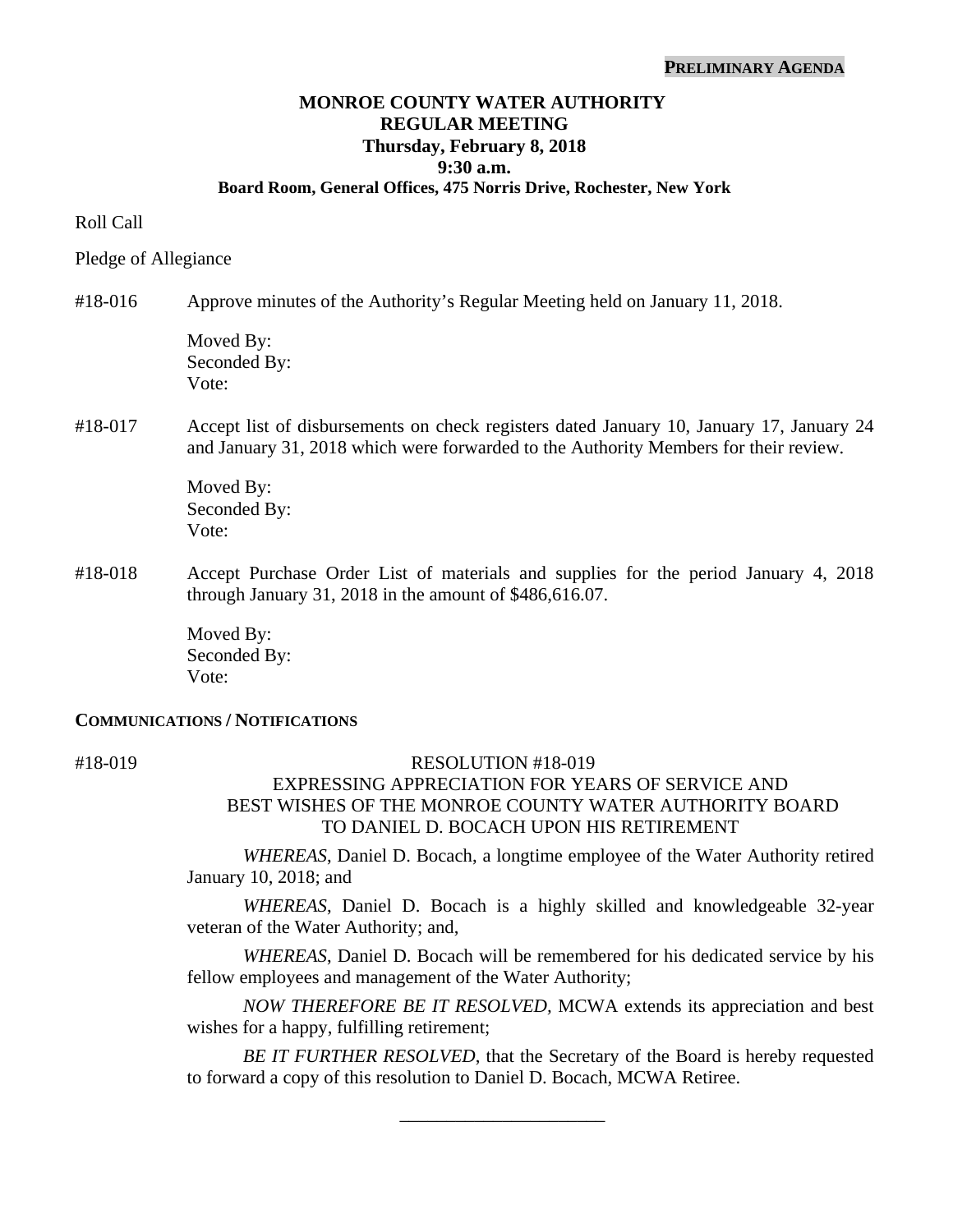# #18-020 RESOLUTION #18-020 EXPRESSING APPRECIATION FOR YEARS OF SERVICE AND BEST WISHES OF THE MONROE COUNTY WATER AUTHORITY BOARD TO MICHAEL NICOLOSI UPON HIS RETIREMENT

*WHEREAS*, Michael Nicolosi, a longtime employee of the Water Authority retired January 27, 2018; and

*WHEREAS*, Michael Nicolosi is a highly skilled and knowledgeable 10+ year veteran of the Water Authority; and,

*WHEREAS*, Michael Nicolosi will be remembered for his dedicated service by his fellow employees and management of the Water Authority;

*NOW THEREFORE BE IT RESOLVED,* MCWA extends its appreciation and best wishes for a happy, fulfilling retirement;

*BE IT FURTHER RESOLVED*, that the Secretary of the Board is hereby requested to forward a copy of this resolution to Michael Nicolosi, MCWA Retiree.

# #18-021 RESOLUTION #18-021

\_\_\_\_\_\_\_\_\_\_\_\_\_\_\_\_\_\_\_\_\_\_

# EXPRESSING APPRECIATION FOR YEARS OF SERVICE AND BEST WISHES OF THE MONROE COUNTY WATER AUTHORITY BOARD TO MARK R. BERNARD UPON HIS RETIREMENT

*WHEREAS*, Mark R. Bernard, a longtime employee of the Water Authority retired February 3, 2018; and

*WHEREAS*, Mark R. Bernard is a highly skilled and knowledgeable 19+ year veteran of the Water Authority; and,

*WHEREAS*, Mark Bernard will be remembered for his dedicated service by his fellow employees and management of the Water Authority;

*NOW THEREFORE BE IT RESOLVED,* MCWA extends its appreciation and best wishes for a happy, fulfilling retirement;

*BE IT FURTHER RESOLVED*, that the Secretary of the Board is hereby requested to forward a copy of this resolution to Mark R. Bernard, MCWA Retiree.

\_\_\_\_\_\_\_\_\_\_\_\_\_\_\_\_\_\_\_\_\_\_

#18-022 Confirm the following personnel appointment pending approval and pursuant to the Rules and Regulations of the Monroe County Civil Service Commission:

> Promotional Appointment of Julianna Papineau to the title of Office Clerk III, effective February 12, 2018, at Salary Schedule 7, Group 2.

Moved By: Seconded By: Roll Call Vote: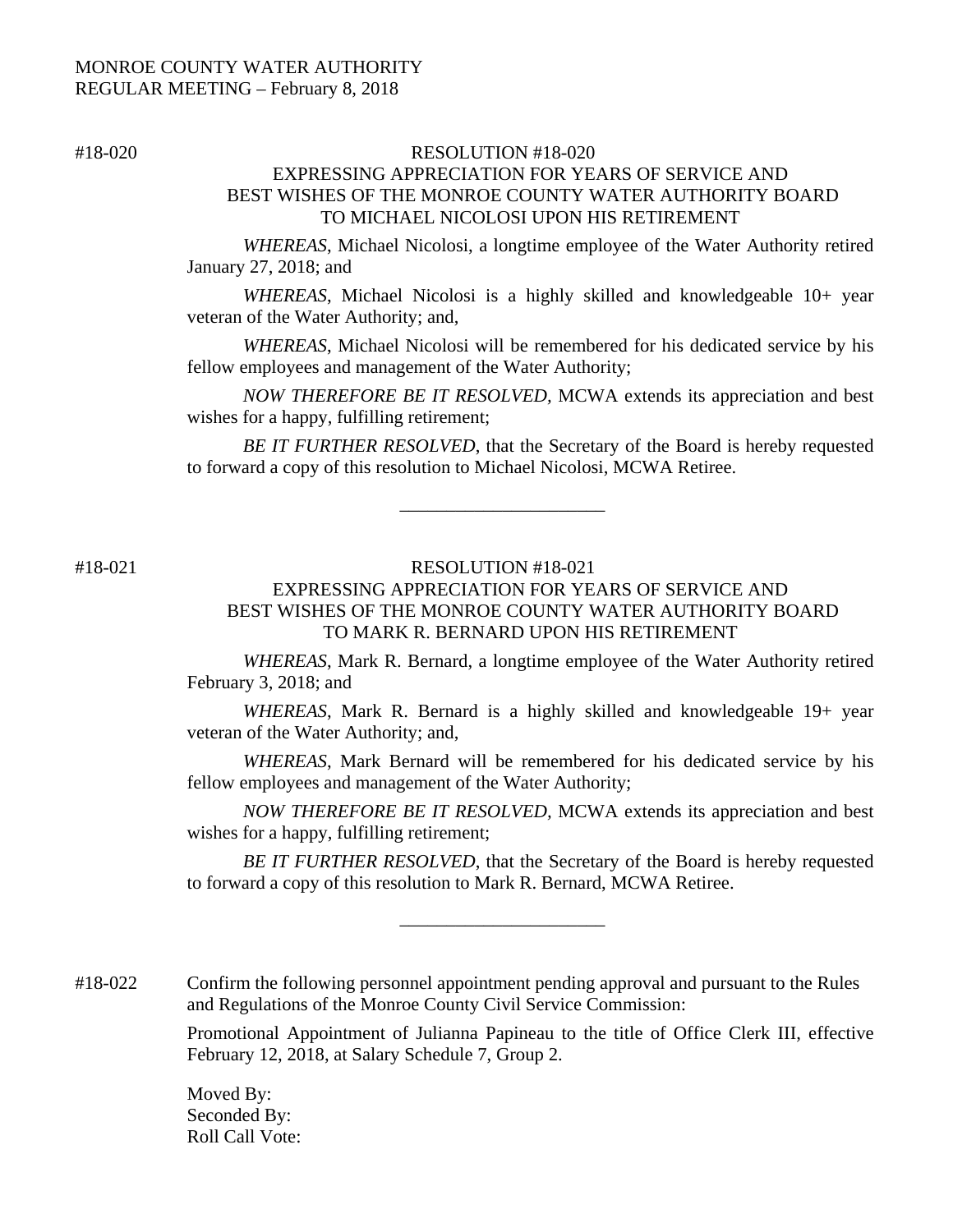#18-023 Authorize the Executive Director to **execute amendments to Agreements with Modis E&T, LLC** (ref. resolutions #17-198 and #17-246) to accommodate the changing of their name to Modis, Inc.

> Moved By: Seconded By: Roll Call Vote:

#18-024 Authorize the Executive Director to enter into a **Professional Services Agreement with Vision Associates of Rochester DBA Rochester Optical to supply Prescription Safety Glasses** for a period of two years, with an estimated cost for these services of \$5,000 per year; and the option to renew for three additional one-year terms, if mutually agreeable between the parties.

> Moved By: Seconded By: Roll Call Vote:

#18-025 Authorize the Executive Director to **amend the Professional Services Agreement with Arcadis of New York, Inc. for the Emergency Generator Optimization Project** with the budget amount for the design and bid phases of \$295,000 and hourly billing rates for construction phase engineering services as proposed.

> Moved By: Seconded By: Roll Call Vote:

#18-026 Authorize the award of a **unit price contract for the Vacuum Excavating to Determine Service Material – Phase 1** contract to the low responsive, responsible bidder, Ledge Creek Development, Inc. in the bid amount of \$44,639.25.

> Moved By: Seconded By: Roll Call Vote:

#18-027 Authorize the **use of Monroe County Contract** No. BP 0805-14 (4700007143) **for Rental of Traffic Control Devices**, (currently held by Comet Flasher, Inc.), through the current term ending August 31, 2018 for an amount not to exceed \$50,000.

> Moved By: Seconded By: Roll Call Vote:

#18-028 Authorize the **use of Monroe County Contract** No. BP 1108-17 **for General Construction Term Services** (currently awarded to C.P. Ward, Inc.), through an initial term ending December 31, 2018, with the option to extend for up to four additional oneyear periods in accordance with the terms of the Monroe County Contract, for an estimated amount of \$225,000.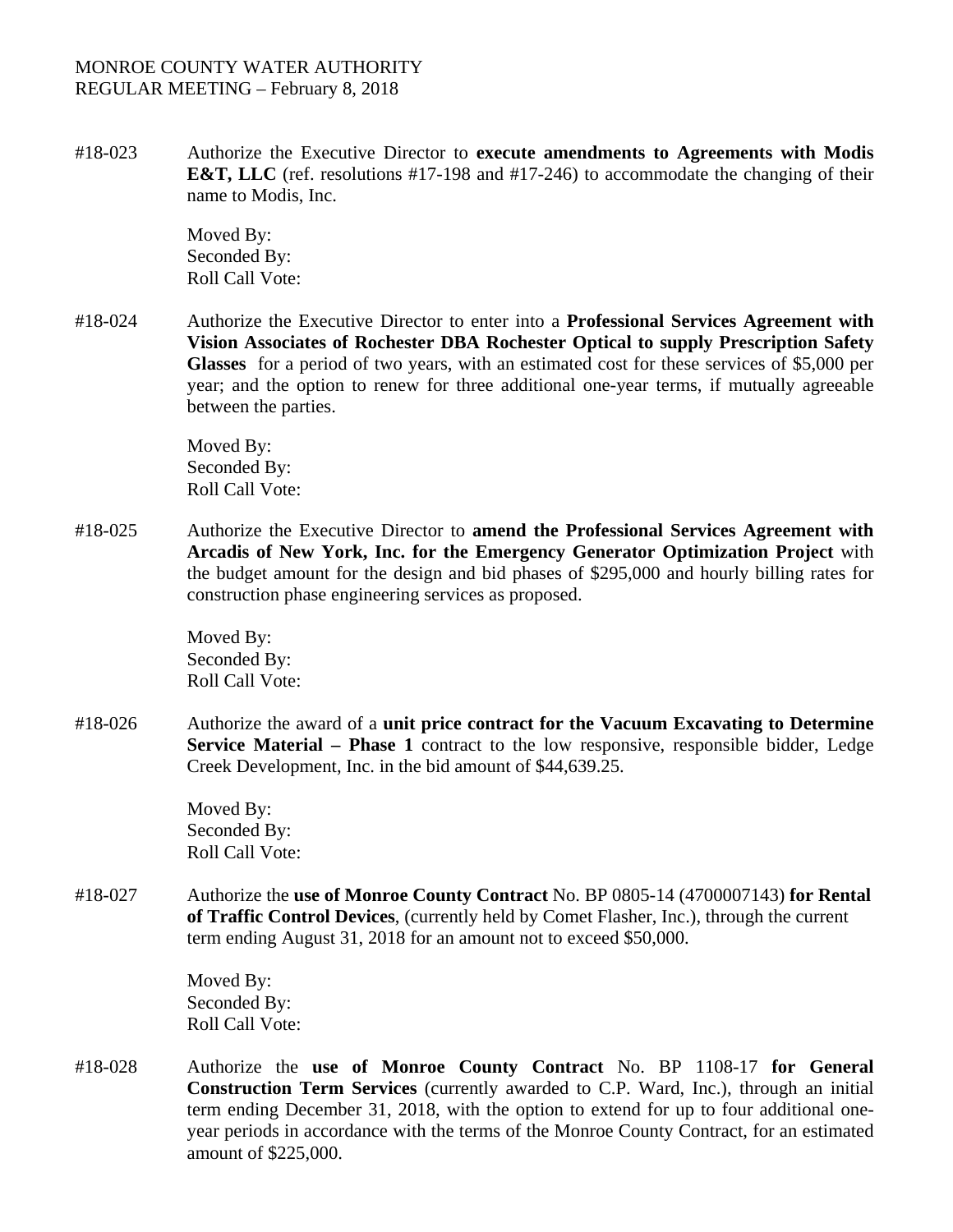Moved By: Seconded By: Roll Call Vote:

#18-029 Authorize the **purchase of one (1) New 2018 Caterpillar 938M Wheel Loader**, under NYS OGS NJPA Contract #PC66988, PGB-22792, Group 40625 Heavy Equipment – from Caterpillar Inc. (authorized reseller per OGS contract is Milton Caterpillar, Batavia NY), at a net delivered cost of \$156,263.18 with trade-in of one (1) MCWA unit #085 JD54TC Loader.

> Moved By: Seconded By: Roll Call Vote:

#18-030 Authorize the **unit price contract award for the purchase of Kennedy Hydrant Parts**  from low responsive, responsible bidder, Core & Main, LP in the bid amount of \$32,993.46; hydrant parts to be purchased on an as-needed basis. This is a one-year unit price contract with the option to renew for up to four additional one-year terms upon mutual consent.

> Moved By: Seconded By: Roll Call Vote:

#18-031 Authorize the **unit price contract award for the purchase of Mueller Hydrant Parts**  from low responsive, responsible bidder, Core & Main, LP in the bid amount of \$19,972.21; hydrant parts to be purchased on an as-needed basis. This is a one-year unit price contract with the option to renew for up to four additional one-year terms upon mutual consent.

> Moved By: Seconded By: Roll Call Vote:

#18-032 Authorize the **unit price contract award for the purchase of U.S. Pipe Hydrant Parts**  from low responsive, responsible bidder, Core & Main, LP in the bid amount of \$10,653.59; hydrant parts to be purchased on an as-needed basis. This is a one-year unit price contract with the option to renew for up to four additional one-year terms upon mutual consent.

> Moved By: Seconded By: Roll Call Vote:

#18-033 Authorize the **unit price contract award for the purchase of Clow/Eddy Hydrant Parts**  from low responsive, responsible bidder, Core & Main, LP in the bid amount of \$6,340.67; hydrant parts to be purchased on an as-needed basis. This is a one-year unit price contract with the option to renew for up to four additional one-year terms upon mutual consent.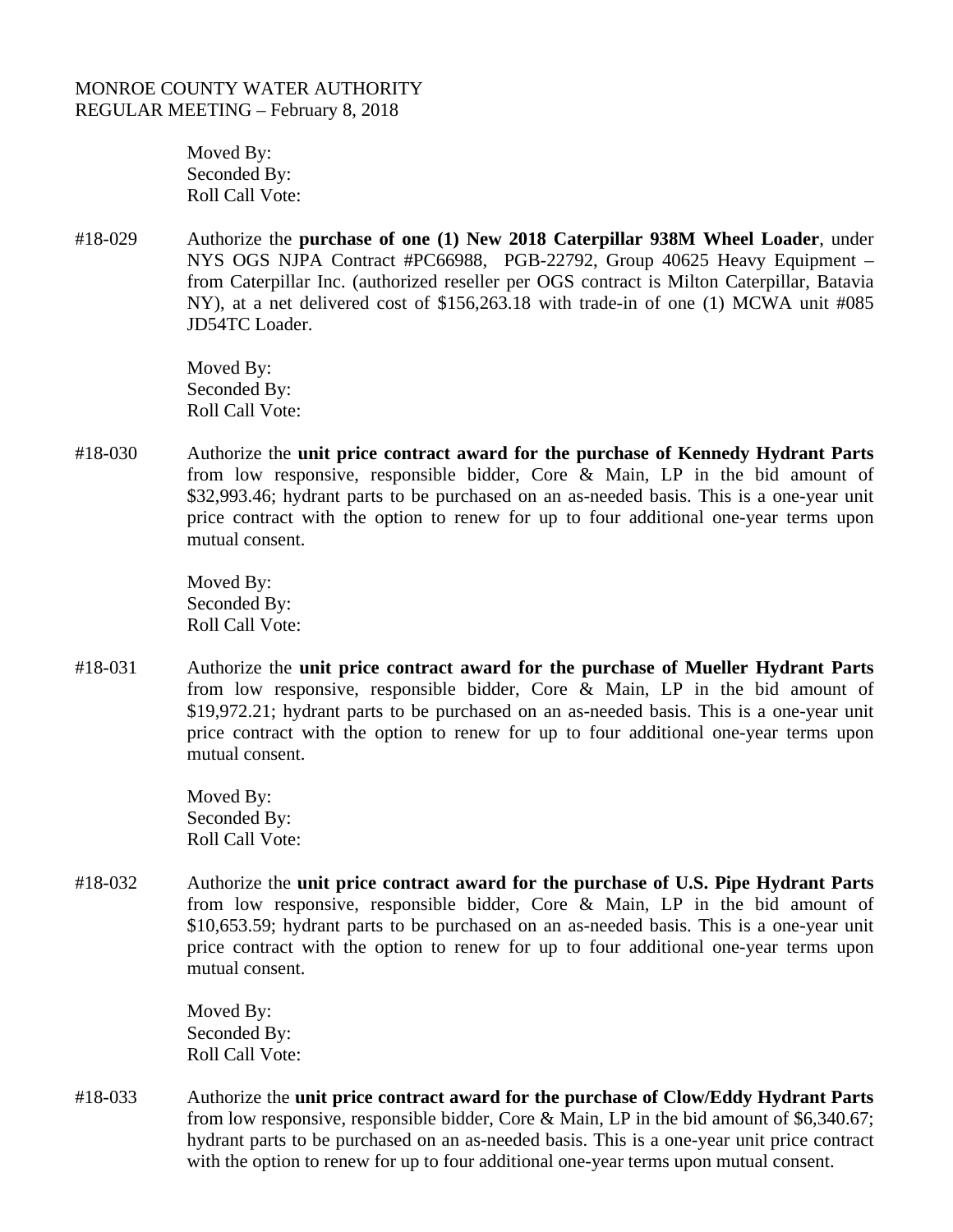Moved By: Seconded By: Roll Call Vote:

#18-034 Authorize the **unit price contract award for the purchase of A.P. Smith Hydrant Parts**  from low responsive, responsible bidder, Core & Main, LP in the bid amount of \$3,051.56; hydrant parts to be purchased on an as-needed basis. This is a one-year unit price contract with the option to renew for up to four additional one-year terms upon mutual consent.

> Moved By: Seconded By: Roll Call Vote:

#18-035 Authorize the **unit price contract award for the purchase of Valve Boxes and Lids** from low responsive, responsible bidder, Blair Supply Corp.; with a total bid price of \$37,472; quantities based on one year's estimated usage; materials to be purchased on an as-needed basis. This is a one-year unit price contract with the option to renew for up to four additional one-year terms upon mutual consent.

> Moved By: Seconded By: Roll Call Vote:

#18-036 WHEREAS, since 2012, the Monroe County Water Authority (the "Authority") has installed only **Neptune Technology Group brand water meters for meters 3 inches and larger**, and such meters now comprise over 60% of the Authority's large meter population; and

> WHEREAS, the Authority has studied whether it should now **standardize the source of large water meters** in order to maintain the efficiency of and compatibility within the Authority's water meter system; and

> WHEREAS, upon the recommendation of the Authority's Meter Services Department, the Authority has determined that Neptune Technology Group brand large water meters are the most efficient and economic system currently available.

NOW, THEREFORE, BE IT RESOLVED that:

1. In order to provide for the most efficient and economic source of large water meters and for the reasons stated above, all purchases or procurements by the Authority of **large water meters sized three inches and larger and any ancillary equipment must be Neptune Technology Group brand**.

2. The Officers of the Authority are hereby authorized and directed for and on behalf of the Authority and in its name to do all acts and things required or as may be necessary, or in the opinion of the officer so acting, desirable and proper to effect the purposes of the foregoing resolutions and to cause compliance by the Authority with all of the provisions of the foregoing resolutions.